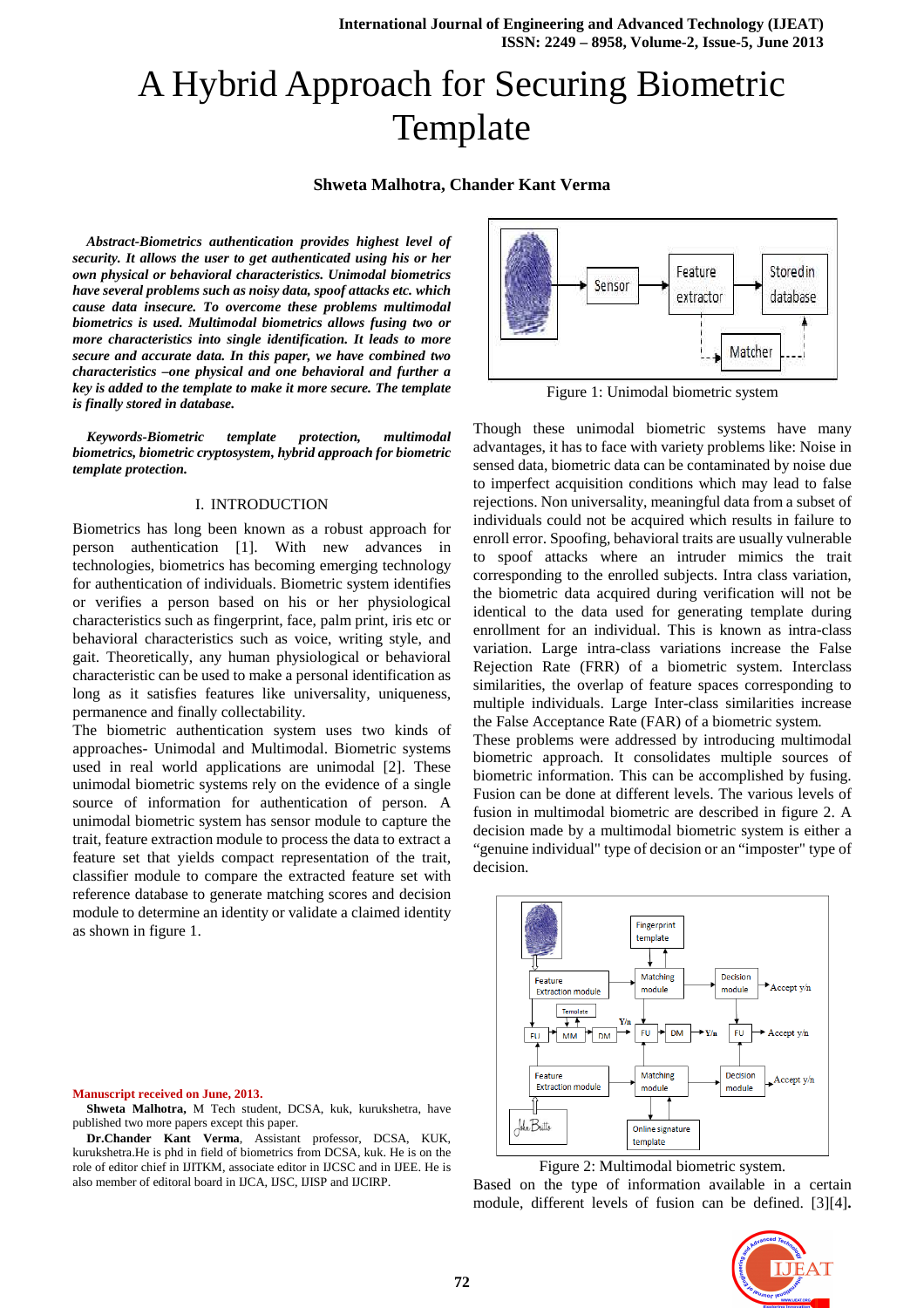Sensor level fusion, this fusion refers to the consolidation of raw data obtained using multiple sensors or multiple snapshots of biometric using a single sensor. Feature level fusion, this fusion refers to the consolidation of features sets from different biometric traits into single feature set of features. Score level fusion, in this level of fusion, the match scores output by multiple matchers are combined to generate a new match score that can be subsequently used by verification or identification modules for rendering an identity decision. Decision level fusion, this fusion combines multiple decisions. This is most feasible. It uses simply "AND", "OR", majority voting etc. for combing decisions.

The multi-biometric system relies on the evidence presented by multiple sources of biometric information. Based on nature of these sources, a multi-biometric system can be broadly classified into one of the following six categories: [5]. Multi-sensor systems, these systems employ multiple sensors to capture a single biometric trait of an individual. The use of multiple sensors can result in acquisition of complementary information that can enhance the recognition ability of the system. Multi-algorithm systems: Invoking multiple feature extraction and /or matching algorithms on the same biometric data can result in improved matching performance. This can enhance identification rate of the biometric system. But on the other hand can increase the computational complexity of the systems. Multi-instance systems, these systems use multiple instances of the same body trait for ex: left and right index fingers, or left or right iris of an individual which may be used to verify an individual's identity. Multi-sample systems, in this system a sensor may be used to acquire multiple samples of the same biometric trait in order to account for variations that occur in the trait for ex: a face system may capture the frontal profile of a person's face along with the left and right profiles in order to account for variations in the facial pose. Multi-modal systems, these systems establish identity based on the evidence of multiple biometric traits. The identification accuracy can be significantly improved by utilizing number of traits but can be restricted by practical consideration such as cost, enrollment time, throughput time, expected error rate, etc. Hybrid systems, the term hybrid are used to describe systems that integrate a subset of five scenarios discussed above. Thus the system is multi-algorithmic and multimodal in its design.

#### II. RELATED WORK

Till date many multimodal systems have been implemented and deployed for commercial use, these systems are implemented according to different fusion levels and different algorithms. Hariprasath. S et al. has given an approach of multimodal system with iris and palmprint using Wavelet Packet Transform [WPT] and score level fusion. It has found that WTP gives high accuracy [6]. A. Kumar et al. proposed a multimodal framework based on face and ear modalities, using Haar wavelet and Scale Invariant Feature Transform [SIFT] features are extracted. Finally integration of their ranks has been done with modified Borda count and Logistic regression method. According to A. Kumar et al. logistic regression is better than borda count method [7]. S. Jahanbin et al. proposed a novel multimodal framework for (2D+ 3D) face recognition using Gabor Wavelet. Gabor coefficients are first computed and finally decision has made with fusion at matching score level [8]. T. Murakami et al. proposed multimodal biometric system based on face, fingerprint and

iris modalities with Bayes decision rule- score level fusion technique and Permutation based indexing technique for identification of these modalities [9]. Y. Zheng et al. have proposed system using multispectral face images with four different fusion methods i.e. mean fusion, Linear Discriminent Analysis [LDA] fusion, k-nearest neighbor [KNN] fusion, and hidden Markov model [HMM] and according to Y. Zheng et al. HMM fusion is the most reliable score fusion method [10]. N. Gargouri Ben Ayed et al. have developed system using fingerprint and face using Gabor wavelet and Local Binary patterns [LBP]. Finally fusion has done at match- score level with weighted sum method and found to be excellent method giving higher performance [11]. Mahesh P.K. et al. proposed the multimodal biometrics system using two traits speech and palm print, Wavelet-Based Kernel PCA and Mel Frequency Cepstral Coefficients (MFCC) is used to extract features of signal. Finally decision has made by fusion at matching score level with weighted sum [12]. A. P. Yazdanpanah et al. has proposed system using face, ear and gait with the use of gabor wavelet and fusion at matching score level with weighted sum and weighted product approaches [13]. F. A. Fernandez et al. proposed quality-based conditional processing in multi biometrics with fusion at rank level using linear logistic regression approach [14]. A. Cheraghian et al. has proposed system based on 2D and 3D face image by applying gabor wavelet transformation with fusion at decision level fusion [15]. A. Bhattacharjee et al. have proposed multimodal approach with iris and speech modalities with Daubechies wavelet for feature extraction and decision has made by fusion at feature level [16]. D. R. Kisku et al. has addressed multimodal biometric system using face and palm print modalities. Md. M. Monwar et al.has given new approach for multimodal biometric system using face, ear and signature modalities, Principle Component Analysis [PCA] has been used with fusion at rank level- using highest rank, borda count and logistic regression approaches and logistic regression [17]. P. Kartik et al. have proposed system using face, speech and signature features. Principal Component Analysis [PCA], Linear Discriminant Analysis [LDA] and Mel Frequency Cepstral Coefficients [MFCC] used for feature extraction. Finally decision has made at matching score level with sum rule [18]. F. Yang et al. have proposed ultimodal biometric systems based on fingerprint, palmprint and hand geometry modalities using Support Vector machine [SVM] and wavelet transform with fusion at matching score itself [19]. Xiao-Na Xu et al**.** have presented a novel method of feature-level fusion based on Kernel Fisher Discriminant Analysis (KFDA) with Average rule, Product rule and Weighted-sum rule respectively and applied it to multimodal biometrics based on fusion of ear and profile face biometrics [20]. S. Ribaric et al. evaluated different techniques of matching score fusion level like Bayes-based normalization, min-max, zscore, median-MAD, double-sigmoid, tanh, and piecewiselinear on different multimodal biometric systems with fingerprint, face and palmprint modalities [21]. A. Jain et al. have developed multimodal biometrics using face, fingerprint and hand geometry modalities with matching score level fusion. As in case of matching score level fusion normalization of match score is important aspect, A. Jain et al. have done normalization of match scores of these modalities with different such as min-max, z-score and tanh technique [22].

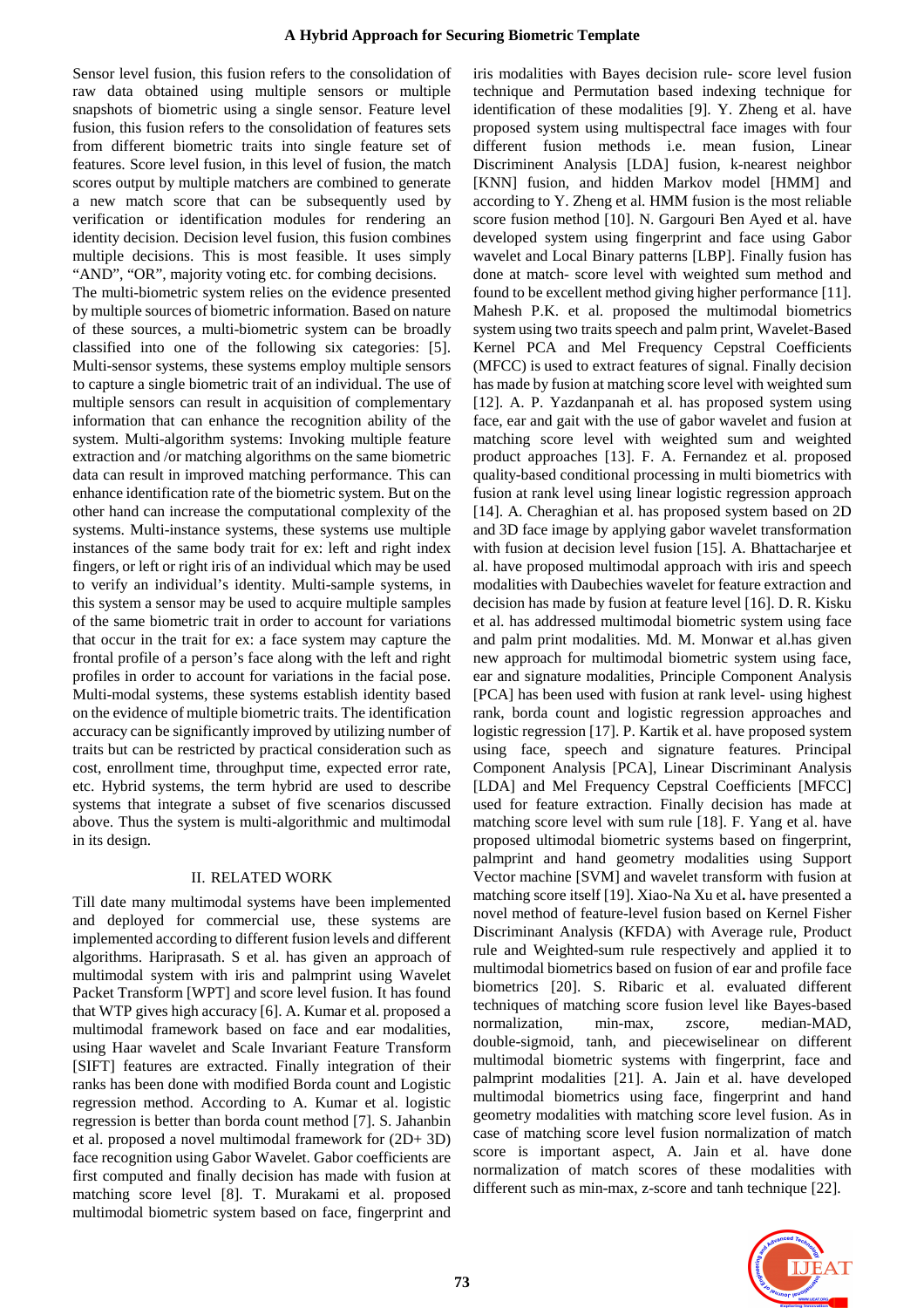## III. PROPOSED WORK

Multimodal biometric systems are those that utilize more than one physiological or behavioral characteristic for enrollment, verification, or identification. In this proposed work, we have combined one physical and one behavioral approach for identification or verification to uniquely identify a person. The approach takes two different biometric traits. One finger print as physiological and other online signature as behavioral biometric trait. Both are sensed by sensor, features are extracted by feature extractor modules, matcher module matches the traits with stored template, each decision module decide the perfect matches. Finally decisions are combined in fusion unit using simple "AND" and decision is taken whether the individual is not intruder.

#### *A.Fingerprint recognition*

A fingerprint is the representation of epidermis of a finger. It consists of a pattern of interleaved ridges and valleys. Using designing algorithm, we can easily increase the clarity of ridge structure so that the minutiae and reference points are easily and correctly extracted. As this is a physical trait and hence never gets changed, still in some accidental cases it gets changed, the template need to enroll again.



Figure 3: steps involved in fingerprint recognition**.** 

Figure 3 shows steps involved in fingerprint features extraction. Fingerprint image is sensed, placed in orientation field, ridges and valleys of fingerprint are extracted, ridges are thinned and finally minutiae points are discovered.

#### *B.Online signature recognition*

It is an important authentication method as it is easily acquired and of its widespread use. During acquisition of the online signature a high resolution scanner is required and noise removal operation is also performed to eliminate extra dots on the image. It is behavioral trait and hence can change with time. If the individual changes his or her signature it needs to be enrolled again.



Figure 4: steps involved in online signature extraction**.**

Figure 4 shows steps invoved in extracting online signatures. Online signature is sensed by sensor. Noise is removed by eliminating extra dots anywhere nearby signature. Real image is converted to binary image. Binary image is thinned. Finally, image is extracted.

## *C.Key binding biometric cryptosystem*

The biometric cryptosystem require the storage of biometrics data with some key to provide protection. The combination of the biometrics data and key is known as helper data. It can be formed using two techniques either key binding or key generation. In key binding biometric cryptosystem, helper data is obtained by binding a chosen key to a biometric template. As a result of the binding process a fusion of the secret key and the biometric template is stored as helper data. Applying an appropriate key retrieval algorithm, keys are obtained from the helper data at authentication. Since cryptographic keys are independent of biometric features these are revocable while an update of the key usually requires re-enrollment in order to generate new helper data. The technique can be easily understood using figure 6.



Figure 5: Key binding biometric cryptosystem.

# *D.Architecture of proposed approach*

The architecture of the proposed approach is described as in figure 7 and figure 8. The approach has two phases: enrollment phase and authentication phase. In enrollment phase the biometric traits are extracted and a random key is generated which is bound with the features using key binding algorithm and helper data is created. The enrollment phase is described in figure 7. During authentication, after extracting

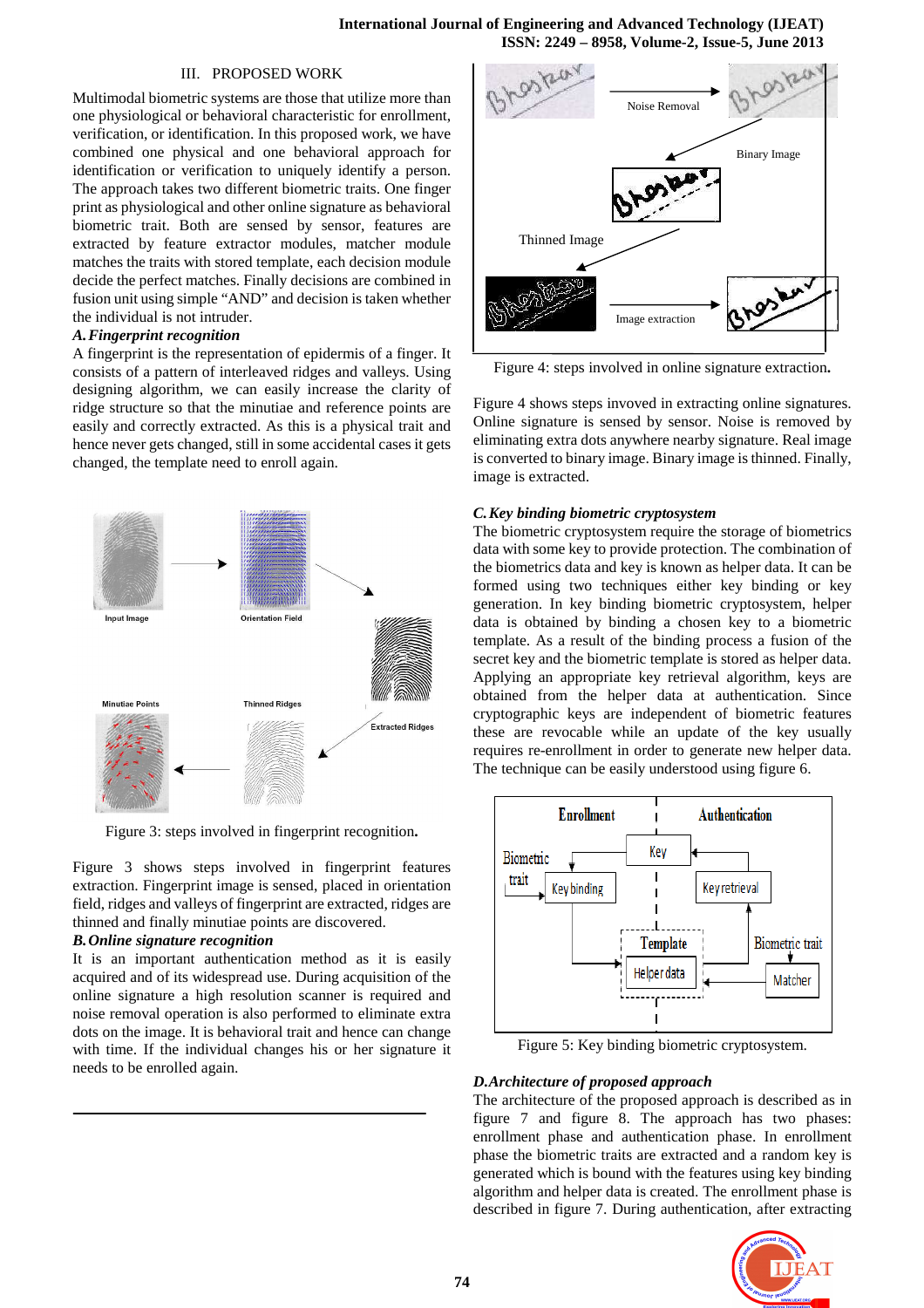feature the template is matched with the stored helper data. Using key retrieval algorithm key is retrieved and matched with the previous key. After that the decision is taken. The two decisions are fused to one single decision.



Figure 6: General enrollment for proposed approach.

During authentication, two different unimodal biometric are used. Each unimodal biometric trait has its own feature extraction module, matcher module, stored database and decision module.

The various modules of authentication in proposed approach which is shown in figure 8 are described as follows:

**(1).** Feature extraction module: The goal of extracting features of biometric trait is to increase the clarity of internal structure and get proper minutiae features. The features of the fingerprint can be extracted using reference point algorithm [23] or minutiae matching approach. The features of online signature are extracted using extraction global and local features [24] [25]. Global features are extracted by taking the signature as a whole and extracting the width and length of the signature. Local features are extracted by extracting every small point, hence computation is large and grid notification is done very carefully.

**(2).** Matching module and the stored database: The matching of the biometric trait with the stored template is done at this module. The working of the module for the proposed approach is described in figure 4. During enrollment, the biometric trait is extracted and key is bounded with it to make it more secure. During authentication, biometric trait is matched with the stored template using a matcher [26] [27]. If retrieved key matches with the key bounded at the time of enrollment the individual is same person otherwise not.





**(3).** Decision module and fusion module: The decision module exposes the decision after the matching. If the individual is the same person then the decision is yes (y)

otherwise not (n). The decision from both the decision modules is fused in the fusion module. The fusion at this level is feasible and simple to access. The fusion is done using simply "AND". The fusion module finally results in acceptance or rejection of individual. The working of the "AND" is described in the below table.

Table: fusion of decisions in proposed approach.

| <b>Fingerprint decision</b> | online signature decision | <b>Fusion decision</b> |
|-----------------------------|---------------------------|------------------------|
|                             |                           |                        |
|                             |                           | n                      |
|                             |                           | n                      |
|                             |                           | n                      |

#### **E.***Comparison of proposed approach with other approache***s**

- **(1).** Proposed approach is an ideal approach as it satisfies the entire required properties of template protection scheme. It is diverse, secure, and revocable and provides high performance.
- **(2).** The key binding cryptosystem approach provides enhanced secure templates and does not allows the real template to get exposed and hence retains advantage of cancelable biometrics.
- **(3).** The multimodal approach is used which helps to uniquely identify a person accurately and the fusion level are chosen at decision, hence made the approach simple and not complicated.

# IV. CONCLUSION

In this research paper, unimodal and multimodal biometrics are introduced. Various level of fusion in multimodal biometrics and classification of multibiometris have also been included. Further, an approach is introduced which includes multimodal biometrics and also key binding which helps to keep the templtes secure and uniquely identify a person. With these two concepts the approach is called hybrid and can be used to accurately identify an individual. There are many multimodal biometric systems in existence for authentication of a person but still selection of appropriate modals, choice of optimal fusion level and redundancy in the extracted features are some challenges in designing multimodal biometric system that needs to be solved.

#### V. ACKNOWLEDGMENT

I would like to express my deep sense of indebtedness ans sincerest gratitude to Dr. chander kant verma for his in -valuable guidance and appreciation throughout the work.

#### REFERENCES

- [1] M. Deriche, "Trends and Challenges in Mono and Multi Biometrics," in *Proc. of Image Processing Theory, Tools and Application (IPTA), Sousse*, pp.1-9, 23-26 Nov 2008.
- [2] M. S. Ahuja and S. Chabbra, "A Survey of Multimodal Biometrics**",**  *International Journal of Computer Science and its Applications*, pp. 157-160.
- [3] A. Ross and A. Jain, "Information Fusion in Biometrics," *Journal of Pattern Recognition Letters,* vol. 24, pp. 2115-2125, 2003.
- [4] Signal & Image Processing: An International Journal (SIPIJ) Vol.4, No.1, February 2013 DOI: 10.5121/sipij.2013.4105 57 AN OVERVIEW OF MULTIMODAL BIOMETRICS P. S. Sanjekar and J. B. Patil.
- [5] A.ross, K.nandakumar, and A.K. jain. Handbook of multibiometrics, springer, newyork, USA,ist edition, 2006.